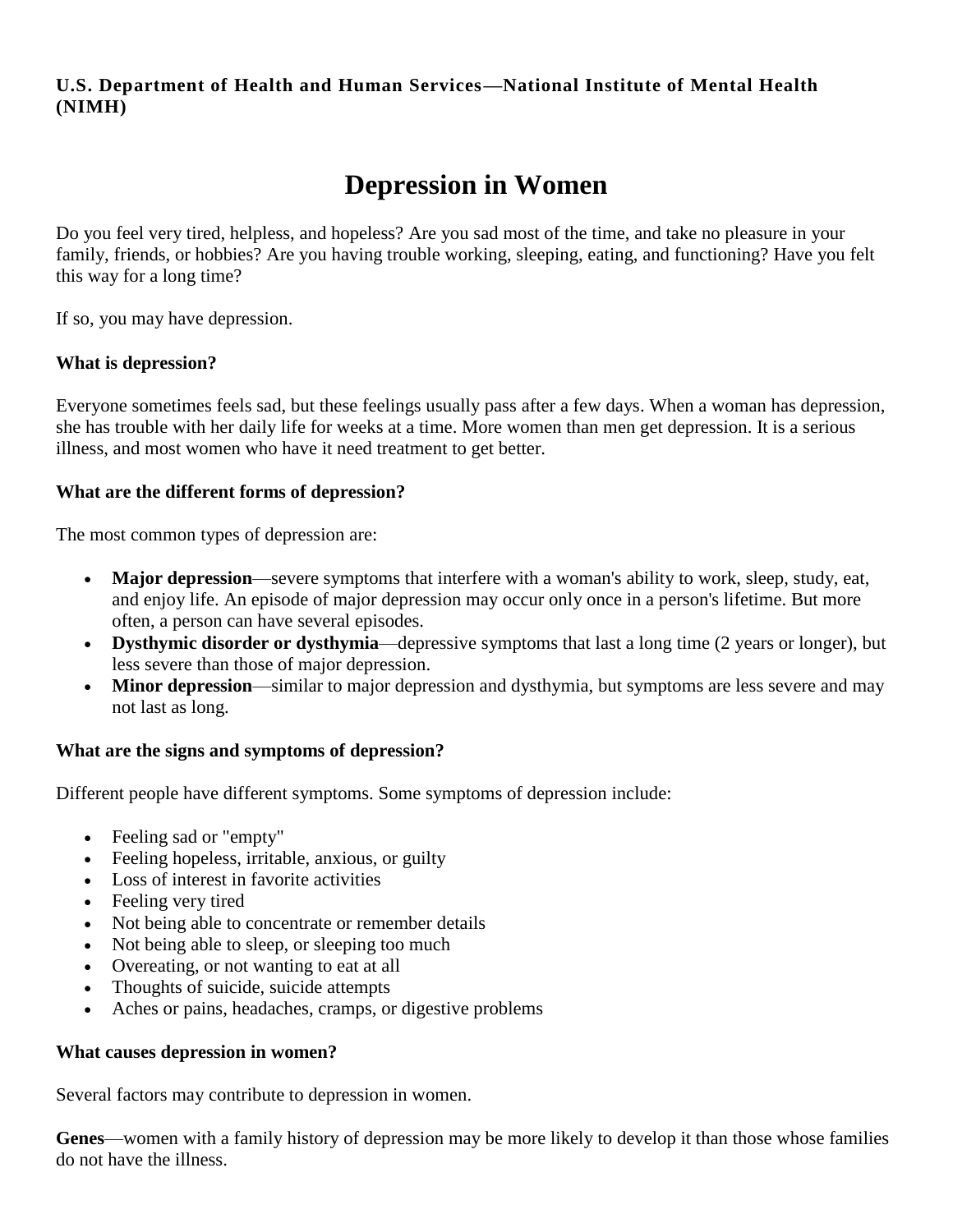**Brain chemistry and hormones**—people with depression have different brain chemistry than those of people without the illness. Also, the hormones that control emotions and mood can affect brain chemistry.

During certain times of a woman's life, her hormones may be changing, which may affect her brain chemistry. For example, after having a baby (postpartum period), hormones and physical changes may be overwhelming. Some women experience **postpartum depression**, a serious form of depression that needs treatment. Other times of hormonal change, such as transition into menopause, may increase a woman's risk for depression.

**Stress**—loss of a loved one, a difficult relationship, or any stressful situation may trigger depression in some women.

#### **How is depression treated?**

The first step to getting the right treatment is to visit a doctor or mental health professional. He or she can do an exam or lab tests to rule out other conditions that may have the same symptoms as depression. He or she can also tell if certain medications you are taking may be affecting your mood.

The doctor should get a complete history of symptoms, including when they started, how long they have lasted, and how bad they are. He or she should also know whether they have occurred before, and if so, how they were treated. He or she should also ask if there is a history of depression in your family.

#### **Medication**

Medications called antidepressants can work well to treat depression. They can take several weeks to work. Antidepressants can have side effects including:

- Headache.
- Nausea, feeling sick to your stomach.
- Difficulty sleeping and nervousness.
- Agitation or restlessness.
- Sexual problems.

Most side effects lessen over time. **Talk to your doctor about any side effects you may have**.

It's important to know that although antidepressants can be safe and effective for many people, they may present serious risks to some, especially children, teens, and young adults. A "black box"—the most serious type of warning that a prescription drug can have—has been added to the labels of antidepressant medications. These labels warn people that antidepressants may cause some people, especially those who become agitated when they first start taking the medication and before it begins to work, to have suicidal thoughts or make suicide attempts. Anyone taking antidepressants should be monitored closely, especially when they first start taking them. For most people, though, the risks of untreated depression far outweigh those of antidepressant medications when they are used under a doctor's careful supervision.

## *If you are pregnant . . .*

Before taking an antidepressant during pregnancy, talk to your doctor about the risks and benefits to you and your baby. There may be a very small chance that taking the medication during certain times of your pregnancy may affect your growing baby. But not taking your medication also may be risky to you and your baby. Experts generally agree that each woman's individual situation should determine whether she can safely take an antidepressant while pregnant.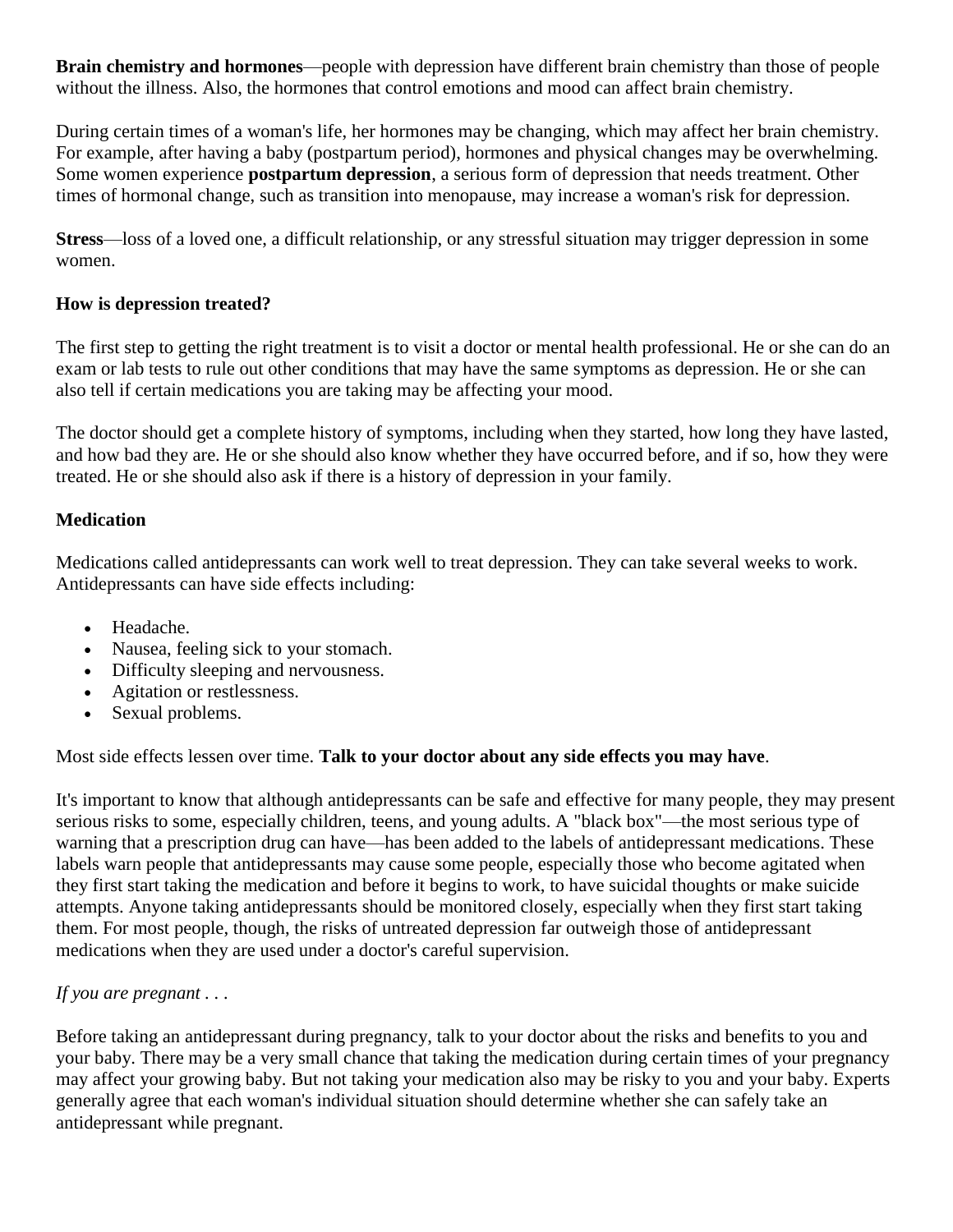# **Therapy**

Several types of therapy can help treat depression. Therapy helps by teaching new ways of thinking and behaving, and changing habits that may be contributing to the depression. Therapy can also help women understand and work through difficult relationships that may be causing their depression or making it worse.

## **How can I help a loved one who is depressed?**

If you know someone who has depression, first help her see a doctor or mental health professional.

- Offer her support, understanding, patience, and encouragement.
- Talk to her, and listen carefully.
- Never ignore comments about suicide, and report them to her therapist or doctor.
- Invite her out for walks, outings, and other activities. If she says no, keep trying, but don't push her to take on too much too soon.
- Remind her that with time and treatment, the depression will lift.

## **How can I help myself if I am depressed?**

As you continue treatment, gradually you will start to feel better. Remember that if you are taking an antidepressant, it may take several weeks for it to start working. Try to do things that you used to enjoy before you had depression. Go easy on yourself. Other things that may help include:

- Breaking up large tasks into small ones, and doing what you can as you can. Try not to do too many things at once.
- Spending time with other people and talking to a friend or relative about your feelings.
- Do not make important decisions until you feel better. Discuss decisions with others who know you well.

# **Where can I go for help?**

If you are unsure where to go for help, ask your family doctor. You can also check the phone book for mental health professionals. Hospital doctors can help in an emergency.

# **What if I or someone I know is in crisis?**

Women are more likely than men to attempt suicide. If you or someone you know is in crisis, get help quickly.

- Call your doctor.
- Call 911 for emergency services.
- Go to the nearest hospital emergency room.
- Call the toll-free, 24-hour hotline of the National Suicide Prevention Lifeline at 1-800-273-TALK (1- 800-273-8255); TTY: 1-800-799-4TTY (4889)

Contact us to find out more about Depression in Women.

National Institute of Mental Health Science Writing, Press & Dissemination Branch 6001 Executive Boulevard Room 8184, MSC 9663 Bethesda, MD 20892-9663